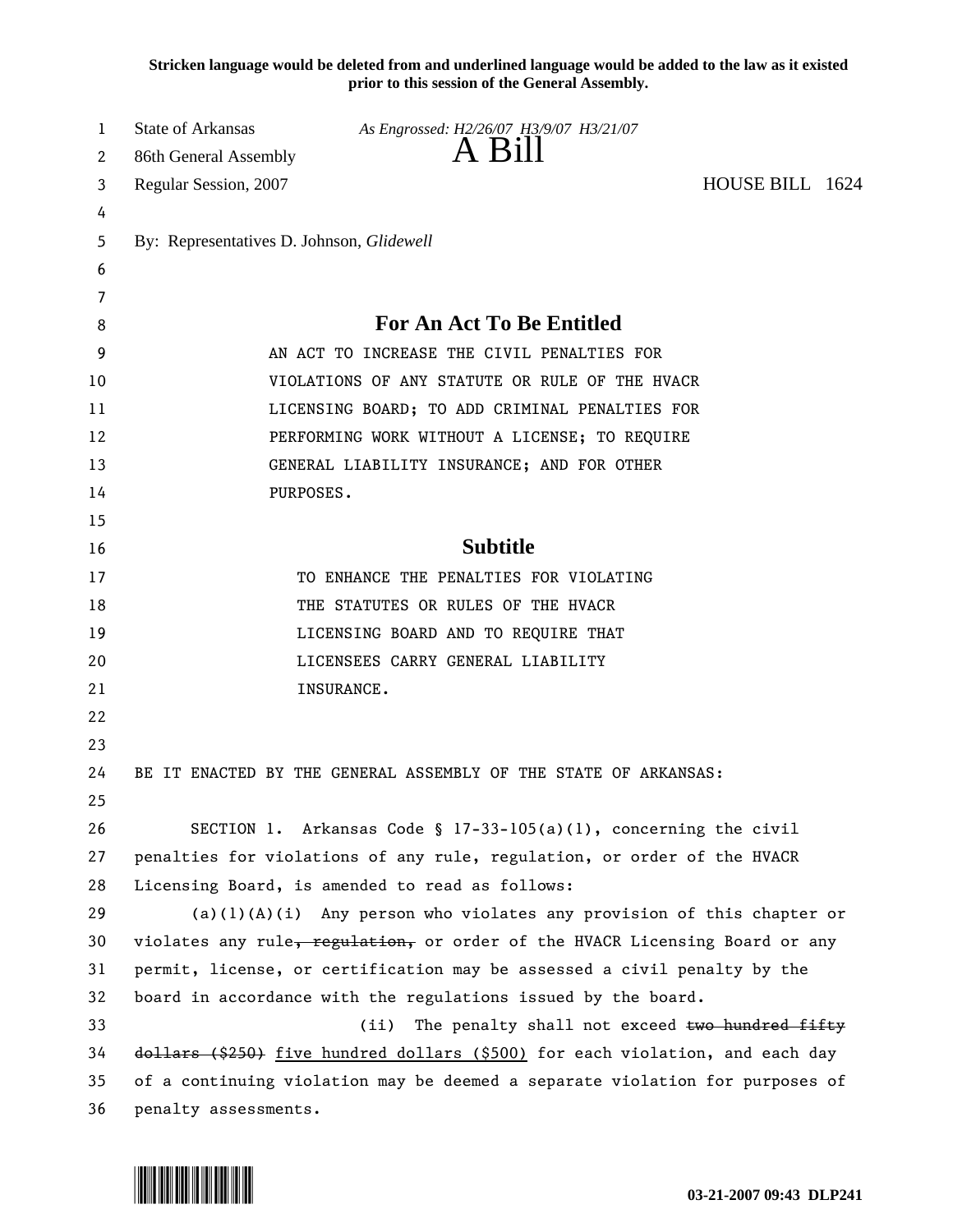1 (B) However, no civil penalty may be assessed until the 2 person charged with the violation has been given the opportunity for a 3 hearing on the violation. 4 5 SECTION 2. Arkansas Code § 17-33-105, concerning the penalties for 6 violations of any rule, regulation, or order of the HVACR Licensing Board, is 7 amended to add an additional subsection to read as follows: 8 *(d)* A person who performs HVACR work without the appropriate license 9 is guilty of a Class B misdemeanor. 10 11 SECTION 3. Arkansas Code § 17-33-302(a), concerning the qualifications of an 12 applicant for an HVACR license, is amended to read as follows: 13 (a) An applicant for an HVACR license must meet the following minimum 14 requirements. The applicant must shall: 15 (1) Be an individual of at least eighteen (18) years of age; 16 (2) Make application to the Department of Health Division of 17 Health of the Department of Health and Human Services on forms prescribed by 18 the HVACR Licensing Board; 19 (3) Specify the class of license desired; 20 *(4)* Meet all requirements specified by rule and regulation rules 21 promulgated by the board; 22 *(5)* Pay the appropriate examination and license fees required by 23 the board; and 24 *(6)* Pass the appropriate examinations specified by the *board.*  25 26 *SECTION 4. Arkansas Code Title 17, Chapter 33, Subchapter 3 is*  27 *amended to add additional sections to read as follows:*  28 *17-33-309. General liability insurance coverage requirements.* 29 *(a) Before performing any act for which a license is required under*  30 *this chapter, a licensee of a:* 31 *(1) Class A, Class B, or Class E license shall be insured by an*  32 *insurance company licensed to do business in this state under a general*  33 *liability insurance policy of no less than two hundred fifty thousand dollars*  34 *(\$250,000) that includes products and completed operations insurance coverage*  35 *and shall provide the HVACR Licensing Board with proof of the insurance*  36 *coverage.*